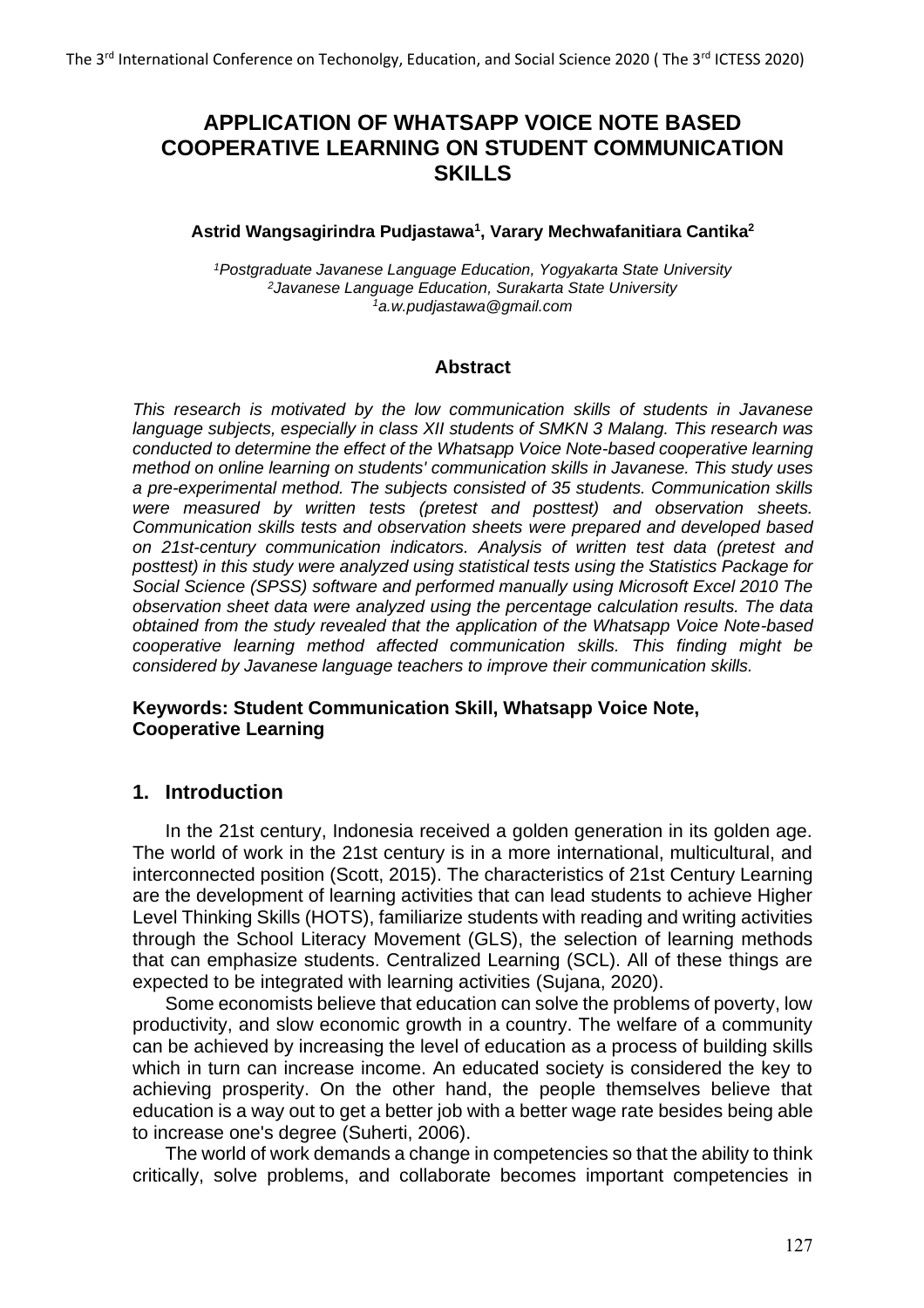learning in the 21st century. Verbal and written communication skills contribute to career development in the 21st century. However, the results of research conducted by Rusman stated that so far the orientation of existing educational institutions seems to be still directed at how graduates can fill existing job formations, and not many educational institutions have revealed how education can foster new knowledge in new ones. profession. and fostering a new attitude of life (Rusman, 2014). Apart from the above orientation, according to Mulyasa, other factors that cause the low quality of teaching include learning resources that have not been fully utilized by both teachers and students (Mulyasa, 2009).

The main focus of educators should be to develop important competencies according to the needs needed in the 21st century, one of which is communication skills, this is because currently, we are in the middle of the 21st century, inevitably students must have the skills needed in the era of the 21st century. 21. One way to improve student communication skills is to use cooperative-based learning methods. Cooperative learning is a form of learning that can improve learning systems that have weaknesses. Cooperative learning is a learning strategy that can improve student learning achievement and foster social relationships, foster acceptance of deficiencies in themselves and others, and make students aware of students' needs to learn to think about problem-solving, and integrate knowledge with skills (Trianto, 2007). This is supported by several studies that prove that cooperative learning can improve student academic achievement and social attitudes through collaboration between students and building student social skills (Fogarty and McTighe, 1993).

In the era of the Covid-19 pandemic, one of the most widely used media is WhatsApp. The use of WhatsApp Groups as a learning medium occurs at the elementary school level. Of course, due to various considerations. At the higher education level, WhatsApp is only one of the media. Unlike elementary schools, from a survey conducted by researchers, 100% of online learning only uses WhatsApp group media (reporter tempo, 2020). The WhatsApp voice note-based cooperative learning method in this study is the steps in the learning process designed in such a way that students are directly involved in the preparation, implementation, and follow-up of the voice note-based learning method. Cooperative learning used in this research is cooperative learning type STAD with stages that include preparation, teaching, team learning, testing, and team reflection.

Based on the description above, the researcher took the research title "*Application of Cooperative Learning-Based Whatsapp Voice Notes in Student Communication Skills*". This research is important to do to see the extent to which students' communication skills through the application of cooperative learning methods based on WhatsApp voice notes.

## **2. Literature Review**

#### **2.1. STAD Cooperative Based Learning**

The new paradigm of education places more emphasis on developing the learning potential of students. All students must be active in seeking and developing knowledge. The truth of knowledge is not limited to what is conveyed by the teacher. The teacher must be a facilitator who guides students to form knowledge independently. It is hoped that through this new educational paradigm students are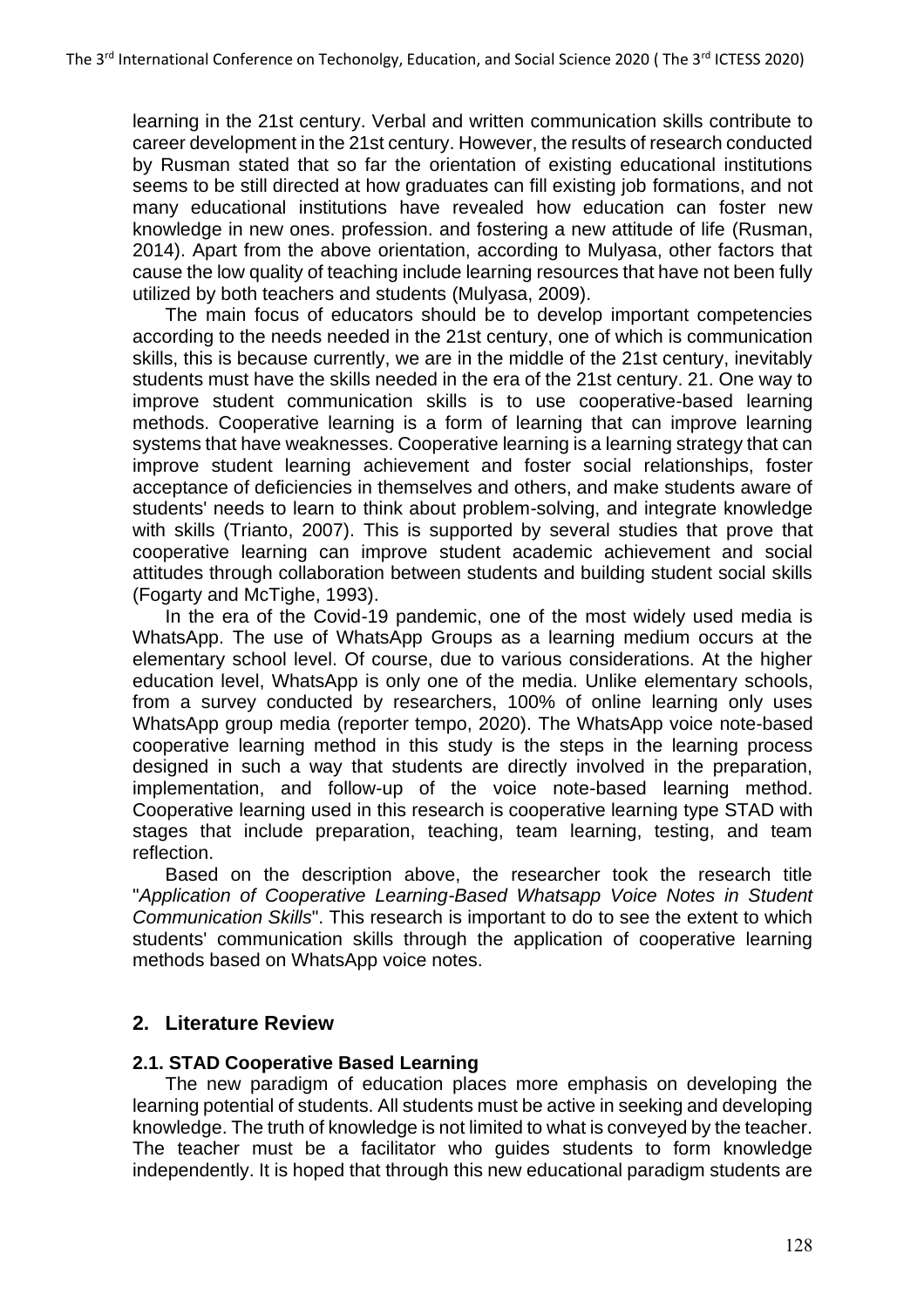active in learning and discussing in class, dare to convey ideas, accept other people's ideas and have high self-confidence Zamroni in (Hadi, 2005). The oneway learning process eliminates students' courage to express opinions. Students tend not to know the teacher's mistakes. Students become more individualistic. Students do not care about their peers who do not understand the material because according to them the teacher is in charge of providing understanding to students about learning material.

The learning model that is suitable for increasing student social interaction and student achievement is by applying the cooperative learning model. The application of cooperative learning will make it easier for students to find and understand difficult concepts if students can discuss the problems they face with their friends. This is supported by research from Slavin which states that cooperative learning can improve student achievement and can realize student needs in learning social interaction (Slavin, 2010).

One of the cooperative learning models that can be applied is the STAD cooperative learning model. STAD cooperative learning model is a learning model that involves students taking an active role in the form of small groups so that students can interact with each other in solving a problem (Fitrina, 2013). Meanwhile, according to (Prabowo, 2015), STAD is a cooperative learning model that is easy to apply in learning because of the simplicity of the steps.

#### **2.2. WhatsApp Voice Note**

Cetinkaya states that there are so many instant messaging applications that can operate on mobile devices, it seems that the WhatsApp application is one of the most preferred mobile-based applications (Cetinkaya, 2017). Referring to Cetinkaya that technology is currently important and effective in language learning. According to (La Hanisi, A., Risdiany, R., Dwi Utami, Y., & Sulisworo, 2018) define that WhatsApp is a web and smartphone-based instant messaging application that allows users to exchange information using various media, including text messages, images, videos, and audio.

Mobile assisted language learning (MALL) is one of the most discussed topics. Using mobile devices to learn a language may be effective because mobile devices are such a large part of our social life today (Salamat, A., & Pourgharib, 2017). According to (Kukulska-Hulme, Agnes and Shield, 2008), defines MALL as "the use of technology such as cell phones, MP3 / MP4 players, and palmtop computers for language learning." They also argue that mobile learning is a type of learning that occurs with the help of devices. cellular. This means that mobile learning is a tool that will help us learn to use mobile devices.

The media that teachers can apply in learning communication skills is WhatsApp. WhatsApp is a tool for communicating with other people via instant messages. People using WhatsApp can send all kinds of information such as text messages, documents, videos, audio, and pictures. On WhatsApp, several features can help teachers and students in the teaching and learning process. They record voice, video, and voice calls. Thus, WhatsApp can be applied to the cell phone.

#### **3. Research Methods**

The research method used is the pre-experimental method. The subjects in this study were classes in Vocational High Schools in Malang City for the 2019/2020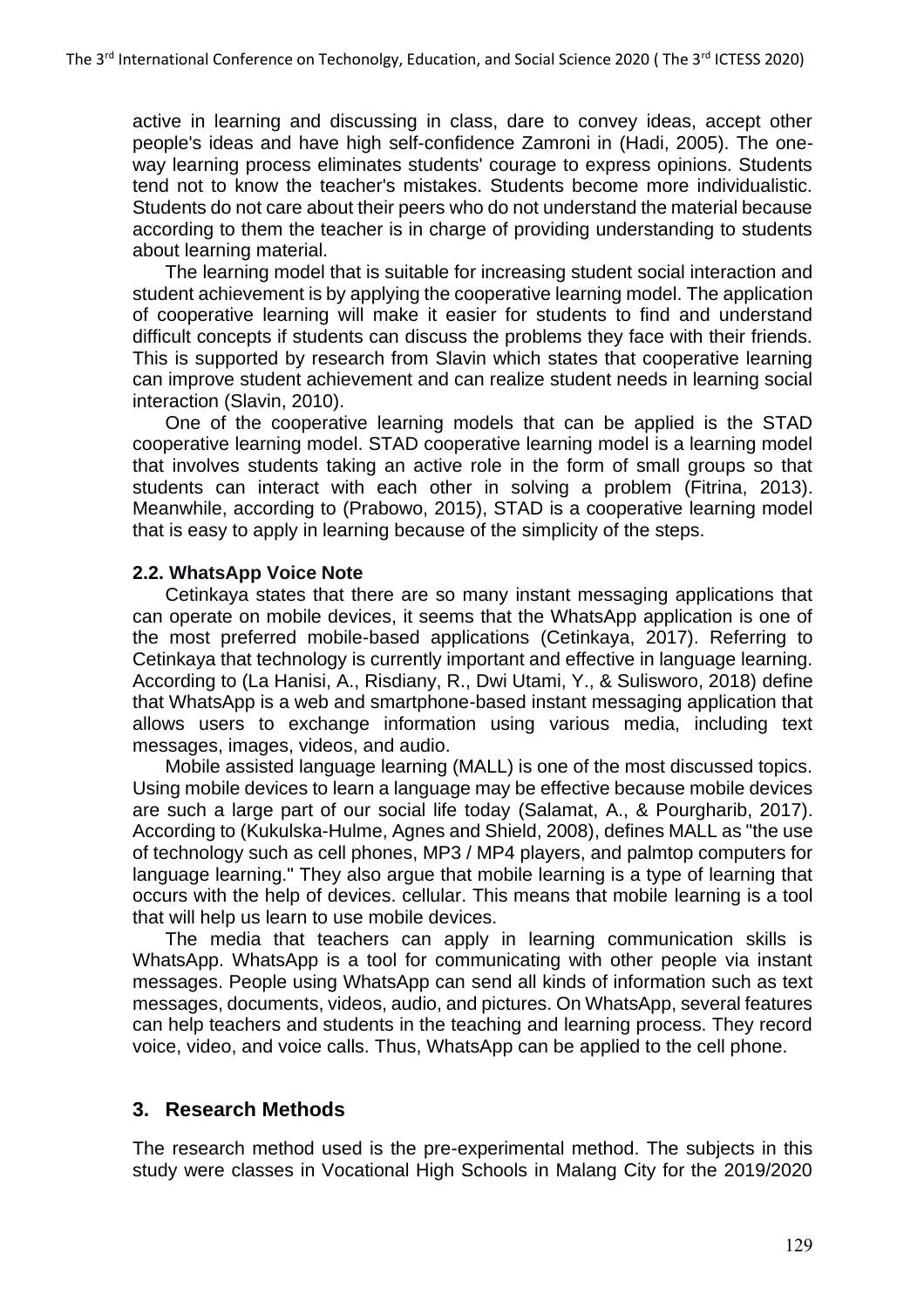Academic Year, totaling 35 students. The sampling technique was carried out by purposive sampling. Measurement of the influence of nonverbal communication skills was carried out through pretest and posttest so that the empirical design was "The One group Pretest-Postest Desing" (Fraenkel and Wallen, 2012).

The instrument used to measure the effect of non-verbal communication skills was a description test consisting of 10 questions. Meanwhile, verbal communication skills were measured by the observation sheet and verbal communication skills rubric. The instrument for measuring students' verbal communication skills uses statements that measure verbal communication skills with an assessment rubric. The data in this study used Microsoft Excel 2010 and SPSS support programs.

### **4. Result and Discussion**

#### **4.1. Pre-class, In class, and after class activities**

Pre Classes are neatly arranged in the form of a WhatsApp group. The teacher distributes material to be delivered tomorrow along with some guides that students can read before class starts. Students get instructions to read the material in advance while waiting for class hours scheduled by the school. Students are also divided into several groups, each group is then divided into several job descriptions that can be selected. Students are free to choose what they will serve. These could be librarians (data search team), editors (grammar revision team), designers (PowerPoint mixing team for presentations), and chairperson (person in charge and person in charge of group work). This is after I learned that online-based study guides are very important in their function. Students who are not provided with proper guidance will usually be confused in the online era because of limited faceto-face meetings with teachers.

The next stage is activities carried out in class, in the first 5 minutes the teacher directs students to fill out online attendance available on the google form that the teacher has made and the link is attached to the WhatsApp group description. After that, the teacher continues to explain the material according to the material sheets that have been distributed at the pre-class stage. The time allocated for this activity is 15 minutes, the material presented by the teacher is the Text of the Research Report "Literature Review". In the next 15 minutes, the teacher invites students to discuss and ask questions about things that have not been understood.

After that, in the next 45 minutes, the teacher proposed several themes. Students are directed to choose the preferred theme. The teacher then gives examples of how to work under the job descriptions that have been divided into preclass classes. The teacher gives examples of how to be a good librarian, be a good editor, be a good designer, and how to be a good presenter. At the end of the lesson, the teacher selects one member of the group to provide a conclusion about the day's material. The teacher does not forget to choose the group that will present the next presentation according to the chosen theme.

In the next learning process, students make presentations in turns at each learning hour, students collect assignments according to what they do. Students who feel that they are librarians submit assignments to the librarian section, students who become moderators submit assignments to that section as moderators. At the end of a theme that ranges from 4 to 5 teacher meetings, add up the number of points from all groups, and announce the best group.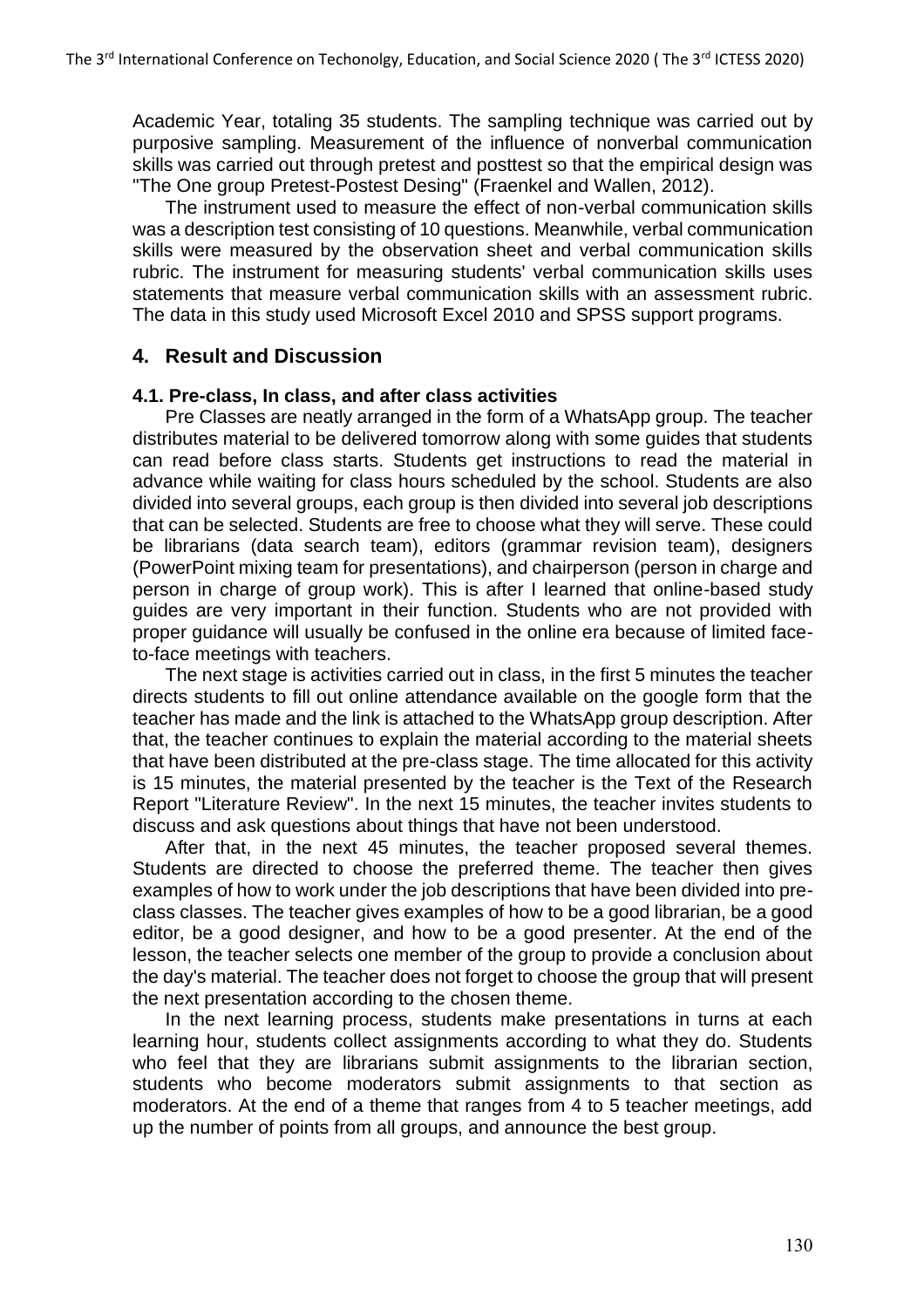#### **4.1. Student ability to non-verbal communication**

.The staistic students to non-verbal communication (pre-test), after (post-test), and N-gain during application of whatssap voice note based cooperative learning methods can be seen in table 1.

| <b>Statistics</b>  | Value   |          | N-gain |
|--------------------|---------|----------|--------|
|                    | Pretest | Postesst |        |
| Average            | 15.79   | 31.29    | 0.55   |
| Variance           | 9.68    | 18.64    | 0.02   |
| At least           | 10      | 21       | 0.19   |
| Maximum            | 21      | 39       | 0.83   |
| Standard deviation | 3.11    | 4.32     | 0.15   |
| Median             | 15      | 32       | 0.58   |

**Table** 1. Data statistic student non-verbal communication skills

Table1 shows that there is a difference between the pretest and posttest. The difference between pretest and posttest value can be seen from the N-gain value that indicates there is impact on non-verbal communication skills of students after implementation whatssapp voice note based cooperative learning method. As for the N-gain values are included into the category of **medium**.

#### **4.2. Student ability to verbal communication**

Table 2 shows the result of the observation sheet and communication verbal skills rubrics.

| $\frac{1}{2}$ and $\frac{1}{2}$ . States into applies to release communications |       |          |  |
|---------------------------------------------------------------------------------|-------|----------|--|
| Aspects observed                                                                | Score | Category |  |
| Clarity, speed, volume, and articulation can be accepted for                    | 70%   | Medium   |  |
| the purpose of communication                                                    |       |          |  |
| Communication can be understood with a few minor flaws.                         | 76%   | Good     |  |
| Quiet behavior showed                                                           | 77%   | Good     |  |
| Responsive during the presentation process                                      | 75%   | Medium   |  |
| Trying response to cues audience                                                | 70%   | Medium   |  |

**Table** 2. Students ability to verbal communication

Data about students ability to verbal communication showed on table 2, that most students did not know much about clarity, speed, volume, and articulation can be accepted for the purpose of communication. and trying response to cues audience. Students did not know much about the meaning and the importance of clarity, speed, volume, and articulation can be accepted for the purpose of communication. and trying response to cues audience. But, some students had better.

#### **4.3. Disccusion**

Based on the results of the study, there are several improvements in communication skills which indicate that the application of the WhatsApp-based cooperative learning model affects students' communication skills. The amount of influence on WhatsApp-based cooperative learning can be seen from the descriptive analysis. The results of the descriptive analysis show that the value of students' communication skills is at a good level. Thus, it can be concluded that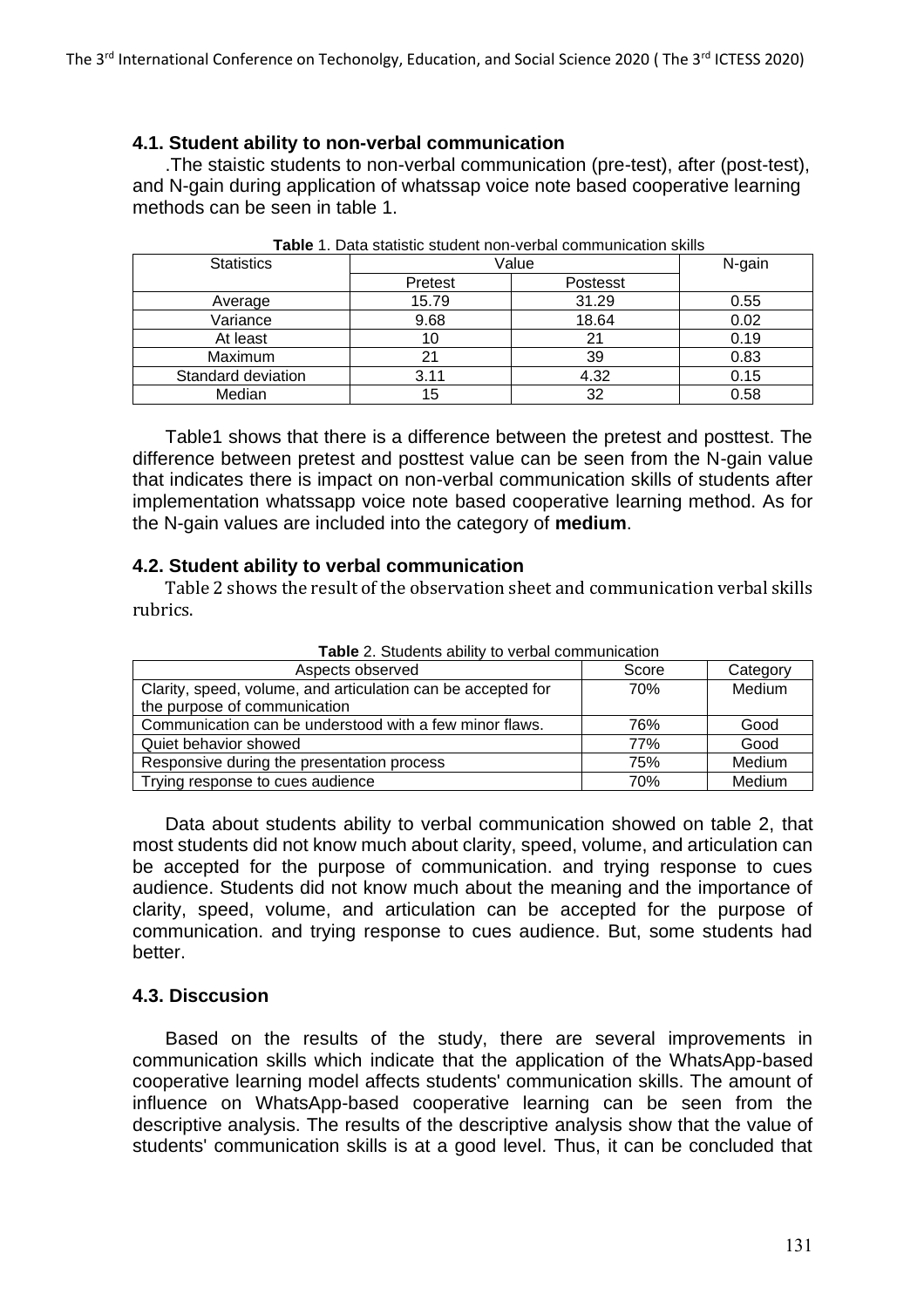learning with the WhatsApp-based cooperative learning model affects students' communication skills.

The findings in this study indicate that the WhatsApp-based cooperative learning model has a positive effect on students' communication skills with the tendency for most students to get moderate grades due to several factors. The first factor is the influence of the cooperative learning model itself. The cooperative learning model is a method or step used in the learning process by inviting students to be actively involved in answering a problem or theme given to them. The stages of the STAD cooperative learning model: (1) Delivering goals and motivating students; (2) Presenting information; (3) Organizing students into study groups; (4) Guiding group work and study; (5) Evaluation; and (6) giving (Novriansyah, 2013). From the six steps, it is hoped that the teacher will not only be able to convey learning material but also be able to provoke students to answer the problems posed in a fun way. Furthermore, the addition of the WhatsApp-based learning model into the cooperative learning model makes the learning model more attractive and complete.

The second factor is student activity. By playing a clear division of tasks and job descriptions, students become more enthusiastic in participating in learning, so that the delivery of communication skills that is expected can be adjusted to the teaching material so that it is accepted happily and is not tense. Learning with cooperative methods can also guide students' thinking about the importance of cooperation and collaboration in life, the learning process is carried out to position students to be direct observers of presentations made by friends, and students who act as presenters can feel how to collaborate. to achieve exposure that others can accept. Unlike the case with conventional learning models which make students listen more to lectures, so students tend to be passive. In this type of learning the teacher usually dominates learning activities.

In learning conducted by lecturing, students tend to feel tense and find it difficult to understand the lessons delivered. Students become accustomed to listening, not used to expressing their opinions. Learning with the WhatsApp-based cooperative learning model provides students with direct experience of how to work together in a team, how to search for data, and how to convey the results of group work that has been done so that they can be accepted by others designed to be more fun. Thus, students' communication skills can be better honed. The results of this study are in line with research conducted by (Handayani, 2014) which states that the Procedure Text Speaking Learning Model through STAD type cooperative learning meets the effective criteria shown by student activity in learning, student responses, and student achievement. competence both individually. nor classic. Furthermore (Nurazizah, 2019) WhatsApp Voice note is an interesting learning activity, positive activity, and WhatsApp voice notes are easy to use. Finally, this study suggests other researchers involve objective data, enrich instrumentation, add research samples, and use other methods and designs to enrich the data. Therefore, the results of this study have succeeded in strengthening research related to WhatsApp-based cooperative learning models to improve communication skills.

#### **5. Conclusions and suggestions**

Based on the research conducted on the pretest and posttest scores, it can be seen from the N-gain value indicates that there is an influence on students' non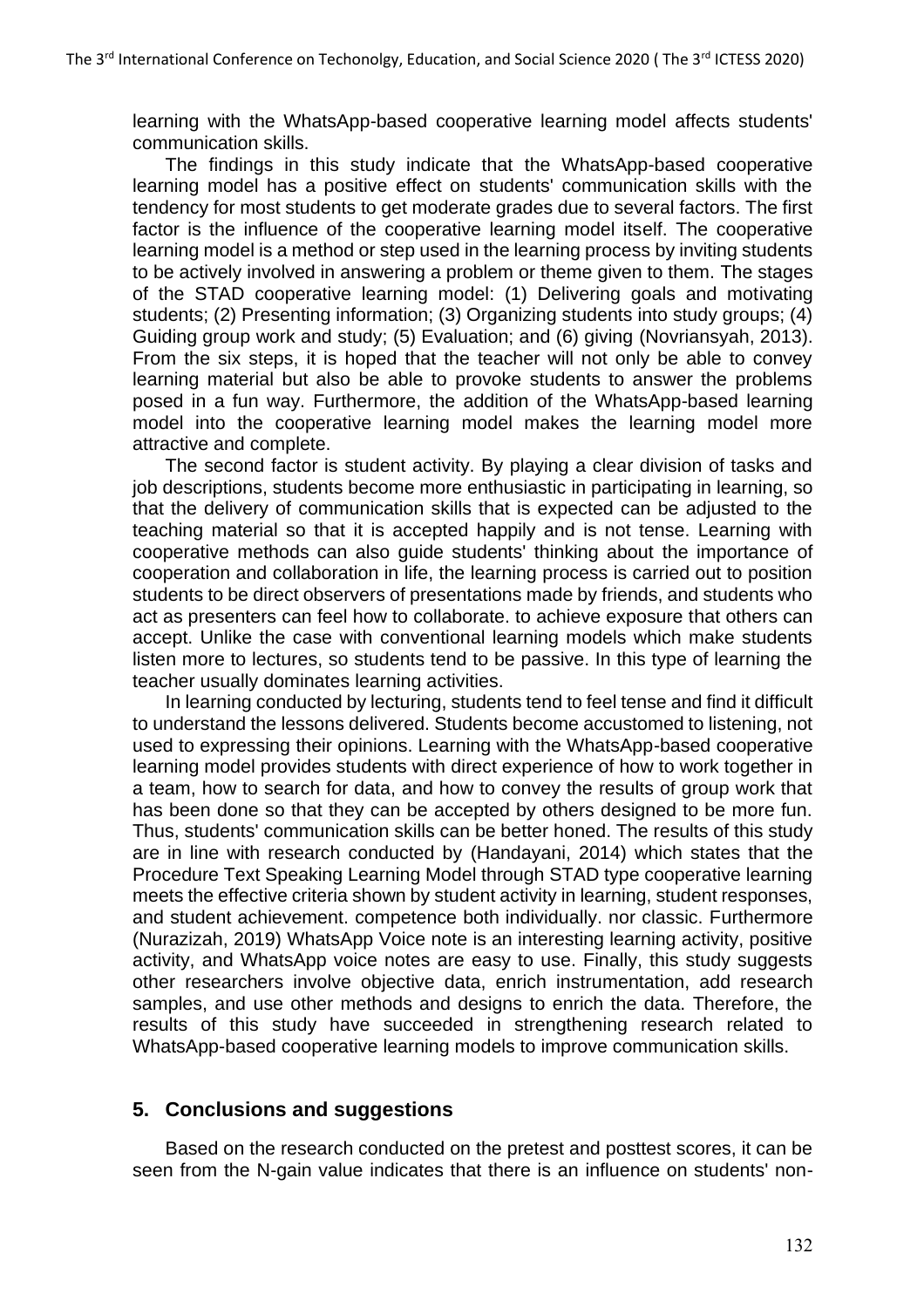verbal communication skills after the application of the noted voice note-based cooperative learning method. Meanwhile, the N-gain value is included in the medium category.

Based on these conclusions, several things can be stated: (1) the researcher must know the characteristics and abilities of each student so that the distribution of the group is evenly distributed and learning activities can be carried out properly, (2) the researcher can calculate the time at each stage of learning to make it more efficient because time is one of the obstacles in the learning process in the Covid era, (3) all educators, especially Javanese language teachers, can consider WhatsApp-based cooperative learning as an alternative to improve student communication skills.

## **References**

Cetinkaya, L. (2017) 'The Impact of Whatsapp use on Success in Education Process.', *International Review of Research in Open and Distance Learning*, 18(7), pp. 59–74.

Fitrina (2013) 'Pengaruh Kooperatif Tipe STAD Terhadap Hasil Belajar Siswa Kelas V SDN 36 Pontianak Selatan', *Jurnal Pendidikan dan Pembelajaran Khatulistiwa*, 2(2), p. 6.

Fogarty, R. and McTighe, J. (1993) 'Educating teachers for higher order thinking: The three‐story intellect', *Theory Into Practice*. Routledge, 32(3), pp. 161–169. doi: 10.1080/00405849309543592.

Fraenkel, J. R. and Wallen, N. E. (2012) 'The Basic of Educational Research', in *How to design and evaluate resaerch in education with PowerWeb*, p. 125. Hadi, S. (2005) *Pendidikan Matematika Realistik dan Implementasinya*. Banjarmasin: Tulip.

Handayani, S. (2014) 'Pengembangan Model Speaking Materi Text Procedure Melalui Pembelajaran Kooperatif Tipe STAD Berbasis Nilai Karakter di SMP Negeri 3 Gresik', *Jurnal Kebijakan dan Pengembangan Pendidikan*, 2(2), pp. 157–165.

La Hanisi, A., Risdiany, R., Dwi Utami, Y., & Sulisworo, D. (2018) 'The use of WhatsApp in collaborative learning to improve English teaching and learning process.', *International Journal of Research Studies in Educational Technology*, 7(1).

Kukulska-Hulme, Agnes and Shield, L. (2008) 'An overview of mobile assested language learning: From content delivery to supported collaburation and interaction.', *ReCALL*, 20(3), pp. 271–289.

Mulyasa (2009) *Menjadi Guru Profesional Menciptakan Pembelajaran Kreatif dan Menyenangkan*. Bandung: PT. Remaja Rosdakarya.

Novriansyah, B. (2013) *PENERAPAN STRATEGI 'PQ4R' DAN PORTOFOLIO PADA MODEL PEMBELAJARAN KOOPERATIF TIPE STAD SEBAGAI UPAYA MENINGKATKAN PENGUASAAN KOSA KATA BAHASA ARAB SISWA KELAS XII BAHASA MAN I MODEL BENGKULU*. KOTA BENGKULU.

Nurazizah, H. (2019) 'Whatsapp Voice Note in Speaking Class', *Journal of English Education and Teaching (JEET)*, 3(3), pp. 343–360.

Prabowo, A. & S. (2015) 'Meningkatkan Partisipasi Aktif Mahasiswa pada Mata Kuliah Analisis Kurikulum dan Materi Pembelajaran Matematika I dengan Menggunakan Model Pembelajaran Kooperatif Tipe Student Teams Achievment